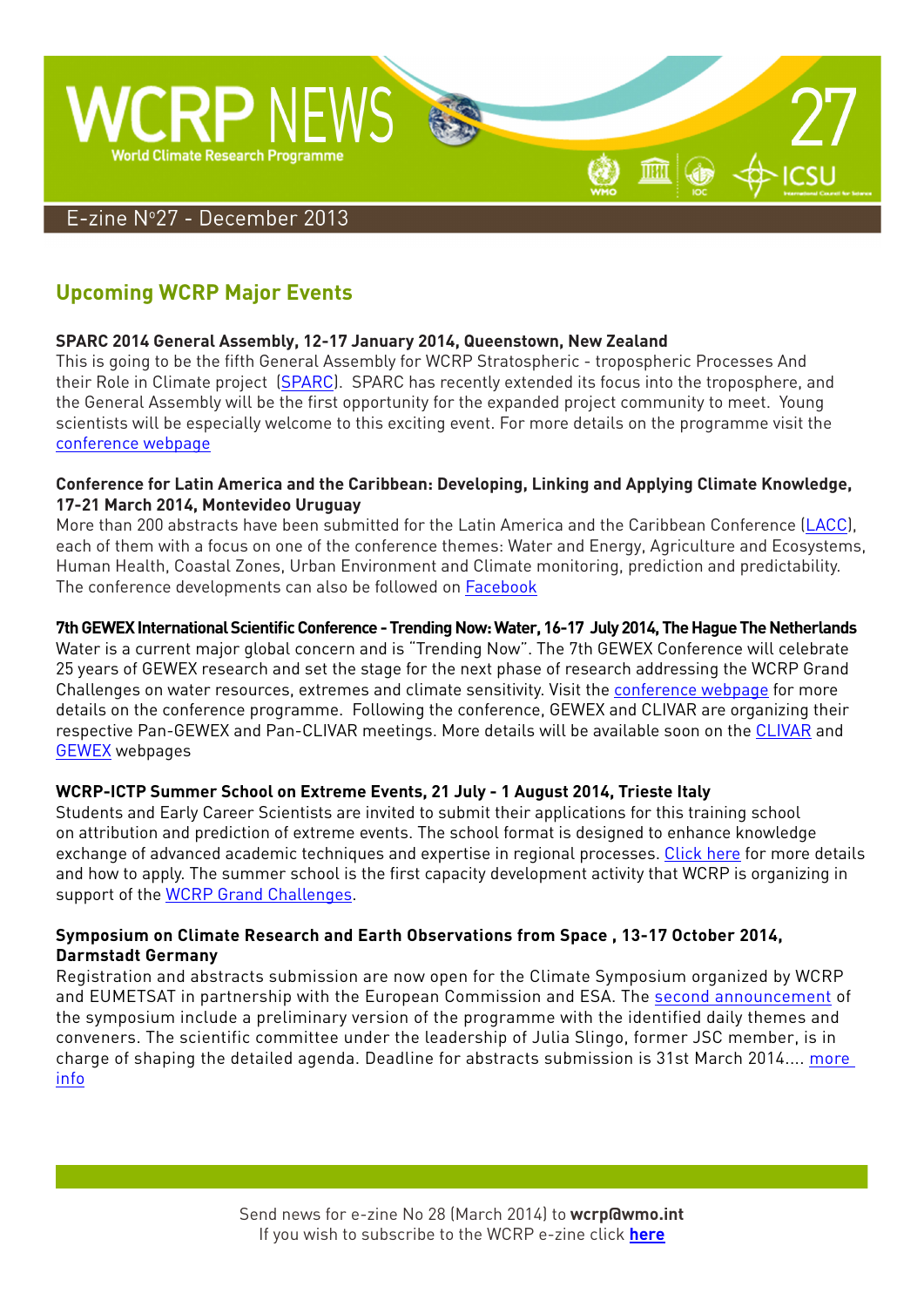# **Science Highlights**

#### **Rossby Centre (SMHI) Releases New CORDEX Simulation Data**

Since 2010 the Rossby Centre has been heavily involved in [CORDEX](http://wcrp-cordex.ipsl.jussieu.fr/) related dynamical downscaling by coordinating international regional modelling activities and producing regional climate simulations over various CORDEX domains. A number of these simulations have recently been published and are freely available to all interested users. [Click here](http://www.smhi.se/en/Research/Research-departments/climate-research-rossby-centre2-552/rossby-centre-publishes-new-cordex-regional-climate-simulation-data-1.32776) for more info

#### **Recent Variability of the Tropical Tropopause Inversion Layer**

In a new GRL article, W. Wang and coauthors investigate recent variability of the tropopause temperature and the tropopause inversion layer (TIL). They find that the tropopause temperature increased by 0.8K from 2001-2011, while the TIL decreased in strength by 0.4K over the same period. Such changes may have important consequences, including, for example, a possible increase in water vapour entering the lower stratosphere. The full abstract can be [found here](http://onlinelibrary.wiley.com/doi/10.1002/2013GL058350/abstract;jsessionid=F77E9A3AE7BF3D5CB84809F45512FC42.f04t03)

#### **The Key Role of the Oceans in Climate Change**

The new [IPCC assessment](http://www.climatechange2013.org/) provides evidence that the ocean warming is the main mechanism for the increase in energy stored in the climate system, accounting for most of the energy accumulated between 1971 and 2010. The key role of the oceans in the Earth climate sytems prompted CLIVAR to refocus its mission to address oceans and climate variability, predictability and change ([see new brochure](http://www.clivar.org/sites/default/files/Brochure/CLIVAR%20Brochure_2013_V5.pdf)). CLIVAR works closely with the [Global Ocean Observing System,](http://www.ioc-goos.org/) the IOC-led platform for global collaboration on ocean monitoring... [Read more](http://www.unesco.org/new/en/natural-sciences/ioc-oceans/single-view-oceans/news/what_the_ocean_can_reveal_about_human_influence_on_the_climate/#.UrBtgyhrJJW)

#### **Video Lecture on Polar Regions Under Climate Change**

CliC SSG member and former chair of WCRP JSC, Peter Lemke, talks about how climate change is impacting the cryosphere, and his experiences and new findings from a recent expedition to the Antarctic... View the public lecture on the [CliC Media Gallery](http://www.climate-cryosphere.org/media-gallery/941-polar-regions-under-climate-change-peter-lemke)

#### **Assessing Last Year Extreme Events**

The Bulletin of the American Meteorological Society (BAMS) recently published a special supplement on the study of 12 extreme events that occurred in 2012. Approximately half the analyses found some evidence that the human induced climate change was a contributing factor to the extreme event examined... [Read the article](http://www.ametsoc.org/2012extremeeventsclimate.pdf)

#### **Changes in East Africa Climate and Weather Extremes in the Past Five Decades**

Significant decrease in total precipitation in wet days and increasing warm extremes are the result of the analysis conducted in the Greater Horn of Africa promoted by WCRP, WMO and GCOS. This study was supported by the World Bank Global facility for Disaster Reduction and Recovery... [Read the article](http://www.wcrp-climate.org/images/documents/news/ChangesTemperatureGHA.pdf)

#### **NOAA Report on the State of the Climate in 2012 Released**

Compiled by 384 scientists from 52 countries, this report provides a detailed update on global climate indicators and other data collected by environmental monitor stations and instruments. According to 2012 State of the Climate report, 2012 was among the 10 warmest years on record worldwide... [Read the report](http://www.ncdc.noaa.gov/bams-state-of-the-climate/2012.php)

#### **Addressing the Recent Pause in Global Warming**

The global mean surface temperatures rose rapidly from 1970s, but have been relatively steady over the most 15 years to 2013. The UK Met Office Hadley Centre has written three reports that address the recent pause in global warming... [Read more](http://www.metoffice.gov.uk/research/news/recent-pause-in-warming)

### **News**

## **Outcomes from the 2nd International Conference on CORDEX**

The Scientists attending the CORDEX Conference identified future challenges for the follow up of the initiative and proposed some concrete actions. Implementing these actions will lead to the second phase of CORDEX and will represent another milestone in the delivery of climate services... [Read more](http://www.wcrp-climate.org/images/documents/news/cordex_challenges.pdf)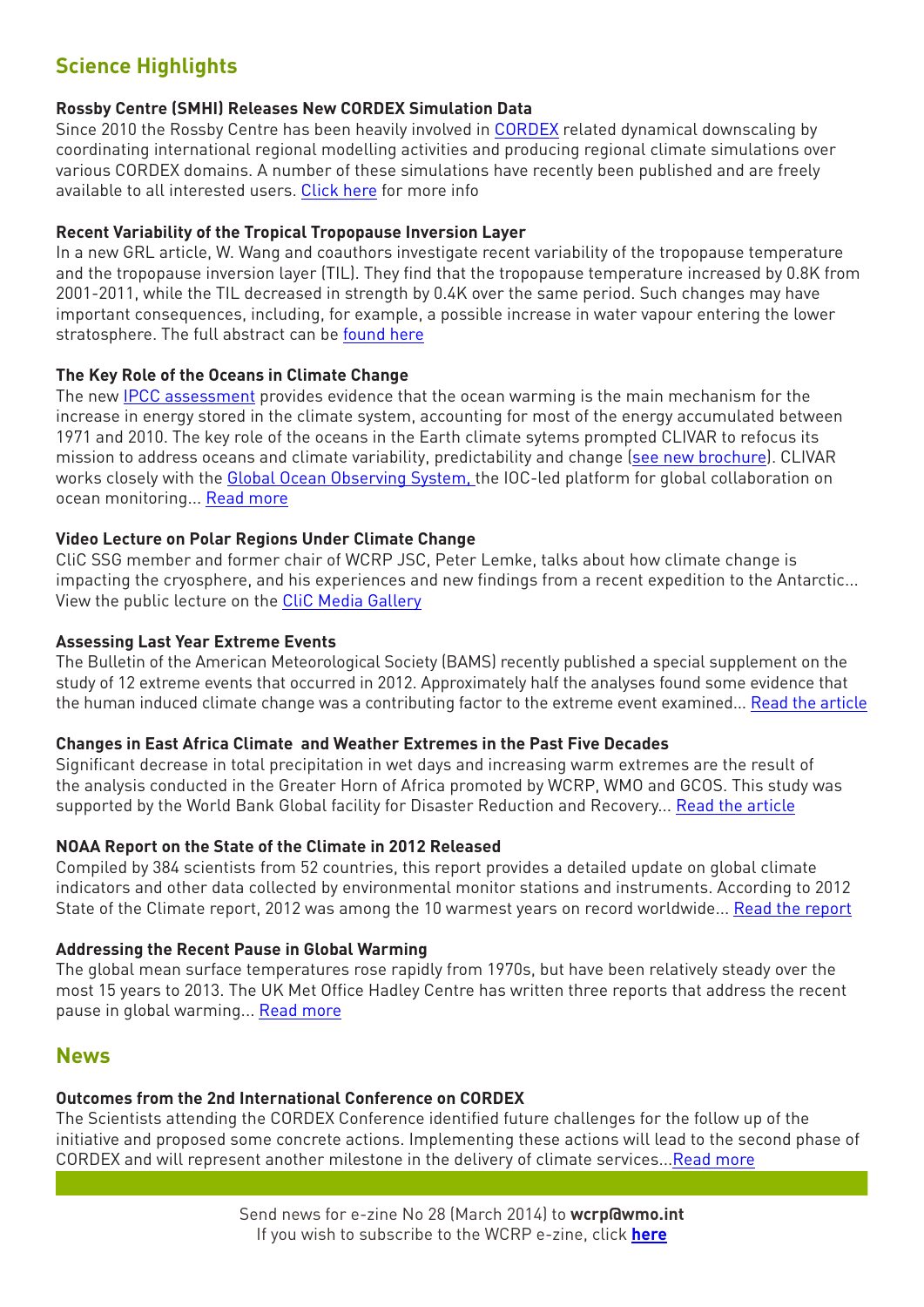#### **Africa Climate Conference Outcomes**

A summary and a final declaration of the Africa Climate Conference have been agreed and are available online. The main outcomes of ACC2013 are an Agenda on Climate Research for Development in Africa and the necessity to establish a coordination platform on African Climate Research. [Read more](http://www.clivar.org/resources/news/africa-climate-conference-outcomes) 

#### **SPARC Portrait in International Innovation**

In an interview and article published by International Innovation in December 2013, the SPARC Office director Johannes Staehelin explains the SPARC project's role within the wider atmospheric science community and the process by which the team organises the focus of vital research activities... [See the article](http://www.sparc-climate.org/fileadmin/customer/7_News/News_PDF/InternationalInnovation_p42-44_SPARC_Dec2013.pdf)

#### **VAMOS/CORDEX Latin America and Caribbean Workshop**

The first VAMOS/CORDEX Workshop in Latin America took place on 11-13 September 2013, kindly hosted by the Institute of Geophysics of Peru (IGP) in Lima . The meeting was organized by the WCRP in partnership with ICSU-ROLAC, the Inter-American Institute for Global Change Research (IAI) and the Caribbean Community Climate Change Centre (5Cs), and in collaboration with ICTP and CIMA... [Read more](http://www.wcrp-climate.org/images/documents/news/WCRPnews_27092013.pdf)

#### **CORDEX South Asia 2nd Workshop**

The CORDEX South Asia workshop assembled 70 experts of the region in Kathmandu, Nepal, from 27 to 30 August 2013. The meeting was hosted by the International Centre for Integrated Mountain Development (ICIMOD) in collaboration with WCRP, the Indian Institute of Tropical Meteorology (IITM), the Chinese Academy of Sciences (CAS), and Monsoon Asia Integrated Regional Study (MAIRS). The workshop was funded by the Asia Pacific Network for Global Change Research (APN) and WCRP.... [Read more](http://cccr.tropmet.res.in/workshop/cordex2013/docs/CORDEX-SA_Workshop_Summary_30_Aug_2013.pdf)

#### **EUCLIPSE Summer school: Students Thank WCRP**

WCRP sponsored several students to attend the EUCLIPSE Summer School that took place in June 24- July 5, 2013, in Les Houches France. In their "Thank You" letter, these students acknowledge the opportunity given for their career development and the inspiring lectures as well as the stimulating discussions... [Read more](http://www.wcrp-climate.org/images/documents/news/WCRPnews_27082013.pdf)

## **Newsmakers**

#### **Farewell Ghassem, Congratulations Valery!**

After serving more than five years as Director of WCRP, Ghassem Asrar left to face a new challenge. He is now the Director of the Joint Global Change Research Institute in Maryland, USA. We wish him all the best for his new position. Meanwhile, Valery Detemmerman has accepted to be Acting Director till the position is filled. Valery has been with WCRP for 26 years and is well known among the climate research community. The Joint Planning Staff congratulates Ghassem and Valery on their new responsibilities!

#### **Dorthe Dahl-Jensen Awarded the Louis Agassiz Medal and Chevalier des Palmes Academiques**

CliC SSG member Dorthe Dahl-Jensen, has been awarded the EGU Louis Agassiz Medal for 2014...[Read](http://www.egu.eu/news/79/)  [more.](http://www.egu.eu/news/79/) Dahl-Jensen is professor in Ice Physics at the Niels Bohr Institute, University of Copenhagen where she leads the Centre of Excellence for Ice and Climate. Earlier this year she was also awarded the prestigious French Order of Chivalry, Chevalier des Palmes Académiques... [Read more](http://www.nbi.ku.dk/english/namely_names/2012/jens-joergen-gaardhoeje-and-dorthe-dahl-jensen-receive-french-order-of-chivalry/)

#### **Carolina Vera Appointed to Future Earth Science Committee**

WCRP is pleased to announce that Carolina Vera, former officer of its Joint Scientific Committee, joined Future Earth Science Committee. See the list of members of the [Future Earth Science](http://www.icsu.org/future-earth/who/future-earth-science-committee)  [Committee.](http://www.icsu.org/future-earth/who/future-earth-science-committee)

#### **New Director of ISSI Earth Observation: Congratulations Anny**

Dr Anny Cazenave (JSC Member) has been appointed director of Earth Science at the [International Space](http://www.issibern.ch/)  [Science Institute \(ISSI\)](http://www.issibern.ch/) located in Bern, Switzerland). Dr Cazenave succeeds Dr Lennart Bengtsson who has been involved in WCRP activities in the past. The WCRP community wishes to congratulate Anny on her new position.